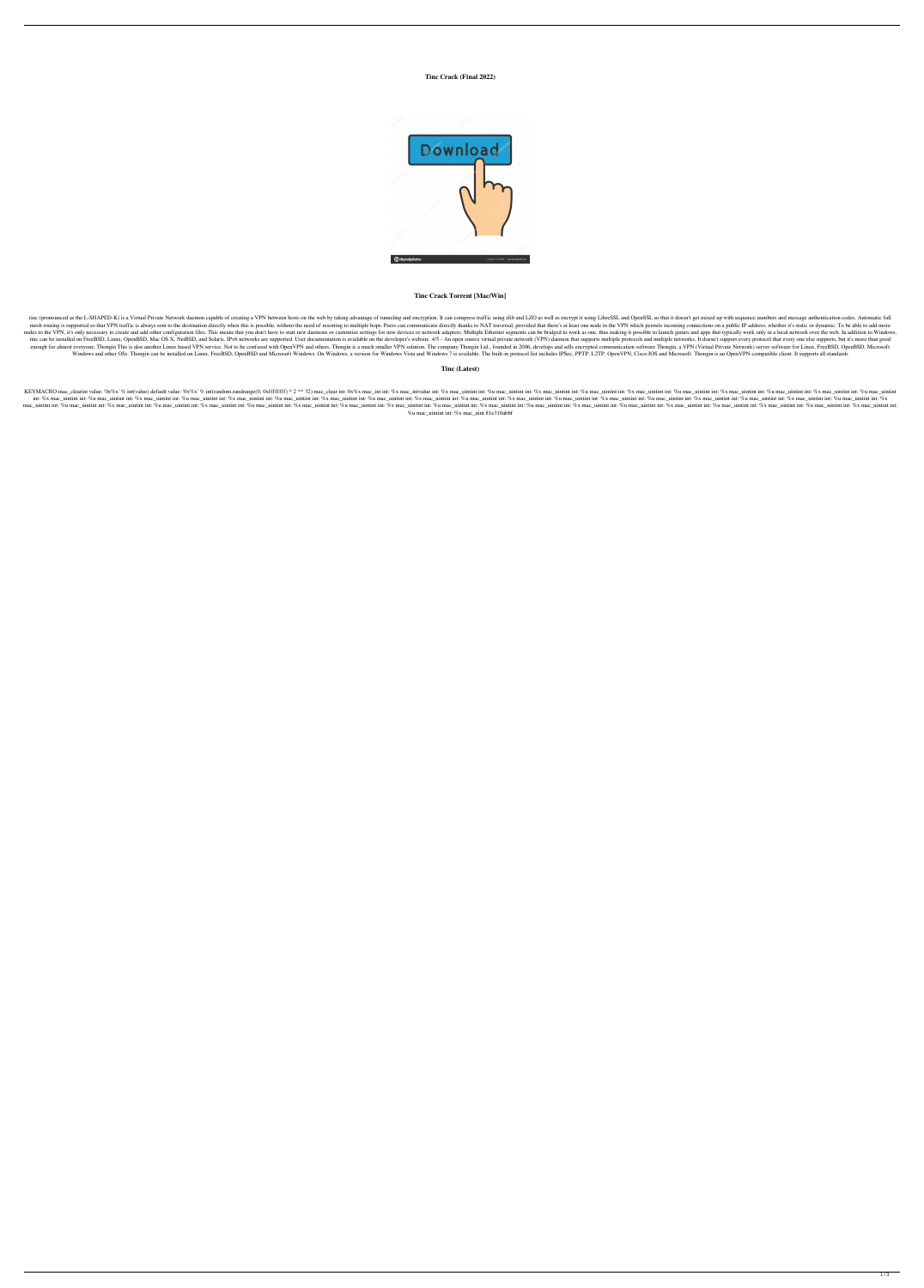### **Tinc Crack + Keygen For (LifeTime) [Mac/Win]**

tine is a free and open-source Virtual Private Network daemon capable of creating a VPN between hosts on the web by taking advantage of tunneling and encryption. It can compress traffic using zlib and LZO as well as encryp supported so that VPN traffic is always sent to the destination directly when this is possible, without the need of resorting to multiple hops. Peers can communicate directly thanks to NAT traversal, provided that there's it's only necessary to create and add other configuration files. This means that you don't have to start new daemons or customize settings for new devices or network adapters. Multiple Ethernet segments can be bridged to w installed on FreeBSD, Linux, OpenBSD, Mac OS X, NetBSD, and Solaris. IPv6 networks are supported. User documentation is available on the developer's website. Differences between version 0.9.10 and 0.9.11 Features Keywords between version 0.9.10 and 0.9.11 Features Keywords License Changes Optimizations for bridging and full mesh Using one or more network adapters on the same host Optimizations for bridging and full mesh Using one or more ne nodes, and can be used with one or more network adapters. This means that it will be easier to configure a VPN that can span over multiple network adapters and/or multiple Ethernet segments, and that there's no need to cre

### **What's New In?**

tine is a free and open-source Virtual Private Network daemon capable of creating a VPN between hosts on the web by taking advantage of tunneling and encryption. It can compress traffic using zlib and LZO as well as encryp supported so that VPN traffic is always sent to the destination directly when this is possible, without the need of resorting to multiple hops. Peers can communicate directly thanks to NAT traversal, provided that there's it's only necessary to create and add other configuration files. This means that you don't have to start new daemons or customize settings for new devices or network adapters. Multiple Ethernet segments can be bridged to w 1.0.1 tr. 2.1 as S19d6d822b6dd42750dab3fe92984db92fecfc Description: This package contains tinc-1.0.1tr. 2.0.1 act/osis a complete tinc system for Windows, Linux, Mac OS X, FreeBSD, NetBSD, OpenBSD, and Solaris. It requires OpenSSL 1.0.1 or later, libtinc 1.0.0 or later, and OpenVPN 1.1.0 or later. The developer of the tinc project has u documentation set and numerous bugfixes, along with a bunch of stability and performance improvements. Wellesley F.C. Wellesley F.C. Wellesley Football Club was a football club based in Wellesley, near Liverpool, England.